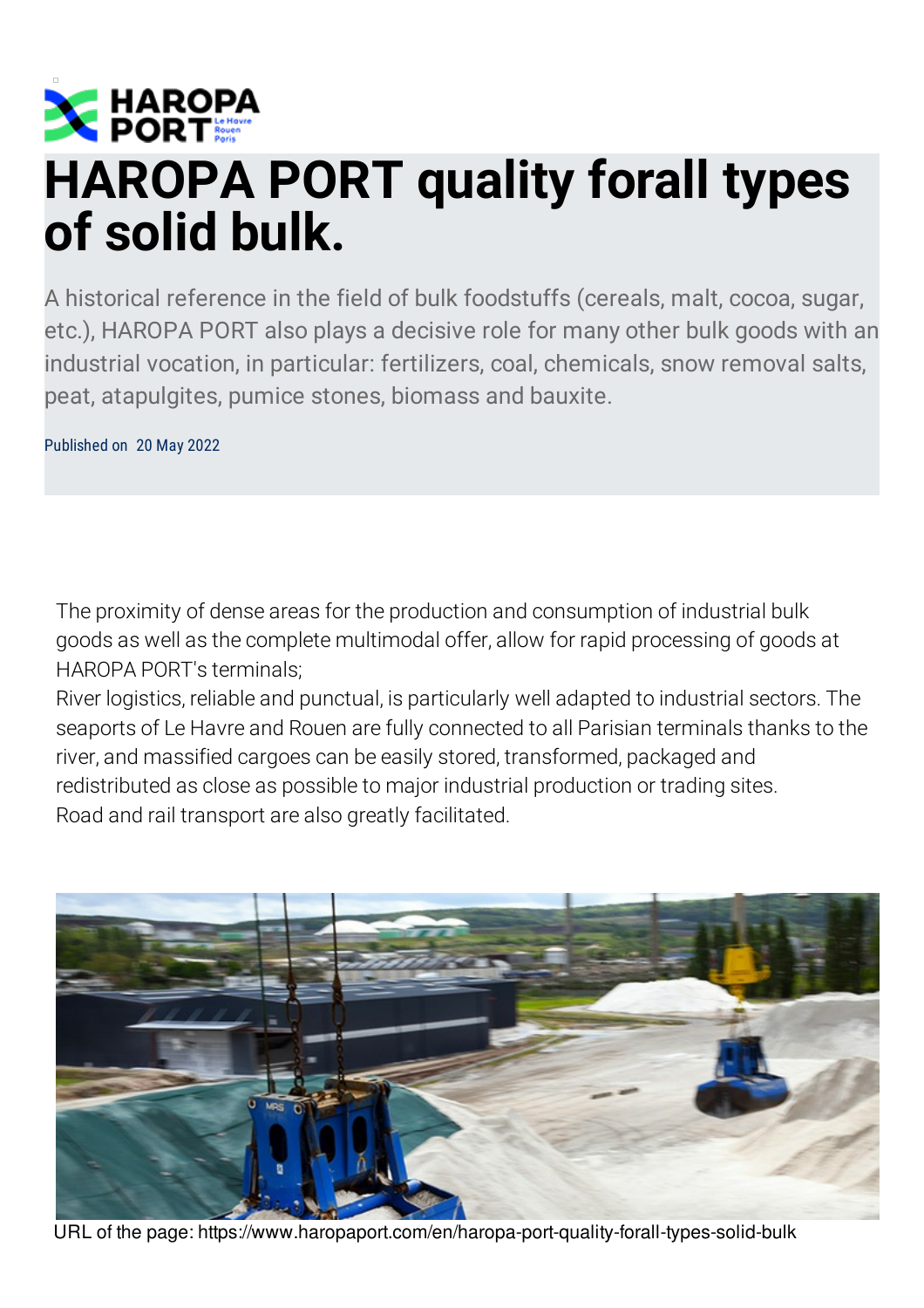

HAROPA PORT currently handles the largest bulk carriers in the world fleet, thanks to its exceptional nautical access.

In addition, the numerous specialized facilities and tools available at more than 50 dedicated terminals enable port handlers to respond precisely to the specific constraints of the products processed, while offering maximum operating speeds.

The solid bulk industrial sector represents a global traffic of nearly 4Mt each year on the HAROPA PORT terminals.

**⇒ Consult the [pamphlet](https://fr.calameo.com/read/001344165b7c633062016) Dry industrial Bulk cargo**

## **More information**



## **VOTRE INTERLOCUTEUR**

## Véronique Duprey Saint-Denis

URL of the page: https://www.haropaport.com/en/haropa-port-quality-forall-types-solid-bulk